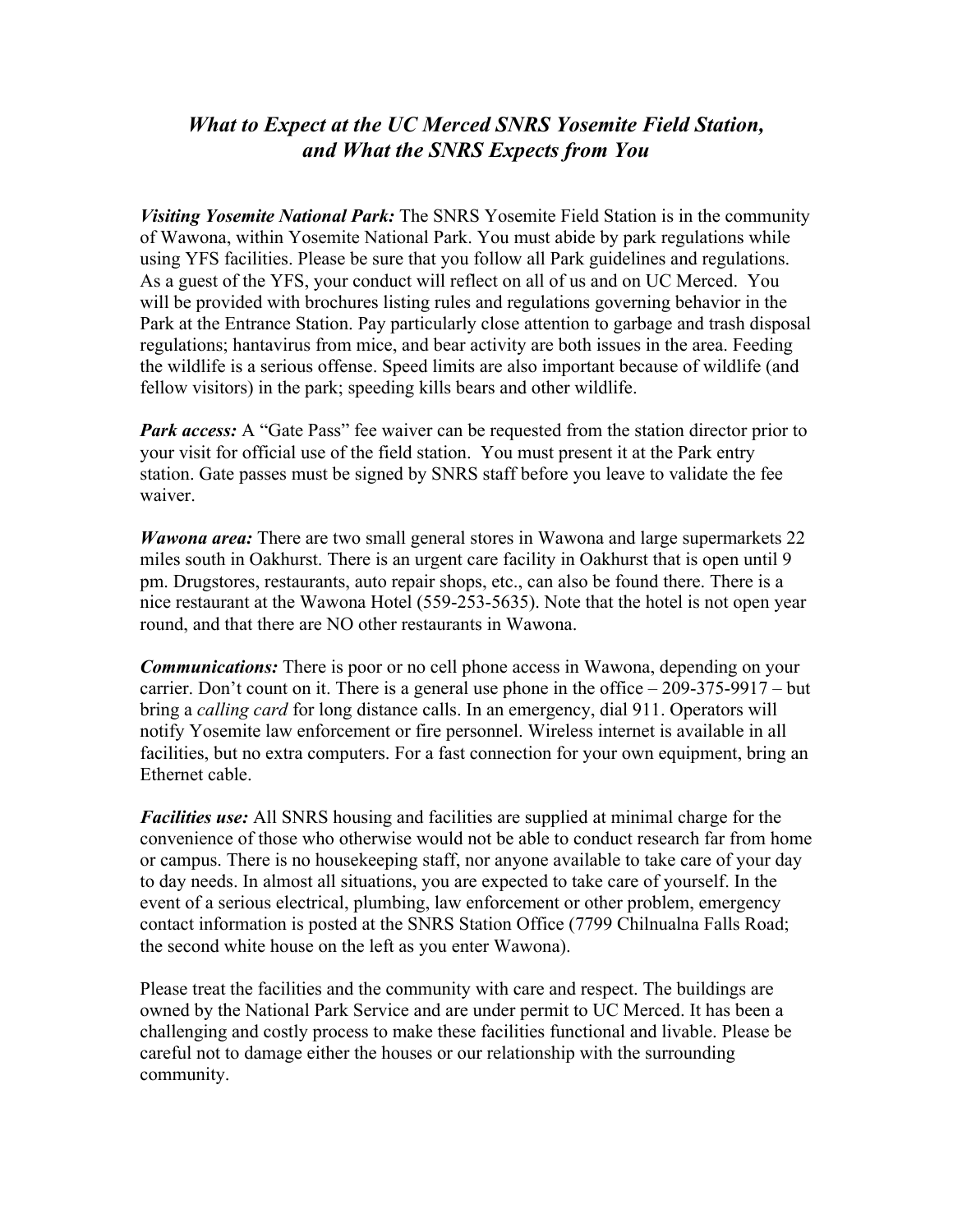There are abundant rodents and insects in the forest around the houses. Store all your food with all this in mind. Traps are available at the office if needed. Live-trapped animals should be released unharmed at least 2 miles from any occupied structure.

Know that at any time, other researchers might be assigned to share the space, or might already be there when you arrive. Please consider this when you plan your arrival and your stay. Keep keys in the lockboxes so others may access the buildings – don't take them with you.

Your well-supervised children are welcome if you arrange their visit with the station director in advance. There are no child care facilities in Wawona. No pets are allowed, but service animals are permitted; notify the station director prior to your arrival.

*Office and meeting room:* The SNRS office (7799 Chilnualna Falls) contains multiple facilities for researcher use, including office space, a meeting room, a kitchen, a shower, and laundry. If you're the last to leave the office, make sure that all 3 doors are locked.

*Data visualization center / lab / classroom:* Adjacent to the SNRS office is the multipurpose data visualization center. It is suitable for meetings, classes and presentations, lab work, and other creative uses. This can accommodate approximately 40 people, and may be reserved free of charge for research and training purposes.

Lab: A small wet lab, a dry lab, and a workshop with dedicated freezer space and some basic lab equipment (e.g., dissecting scopes) are available. Space is tight, so please speak to the station director about your needs prior to arrival.

*Cabins:* You may be sharing your cabin with other users: keep your cabin clean and keep keys in lockboxes. Cabins have extra-long twin mattresses, and some have full-size mattresses. The cabins and office contain full kitchens with standard appliances, cookware, dishes, silverware, cleaning supplies, etc. Bathrooms contain basic hygiene items. Some cabins have propane grills, and some have wood-burning fireplaces.

## *You must bring:*

- Linens, pillows, blankets, and towels.
- Food, paper goods, and any specialty supplies.

## *You may wish to bring:*

- Firewood. Many cabins have wood-burning fireplaces. Bring only local wood to prevent the spread of forest pests. Wood gathering is prohibited in the park.
- Calling card for long-distance calls. If your cell phone service is unavailable, you may use the telephones with a calling card.
- Bicycle. Wawona is a bicycle-friendly neighborhood. Please walk or bike whenever possible, as parking is limited.